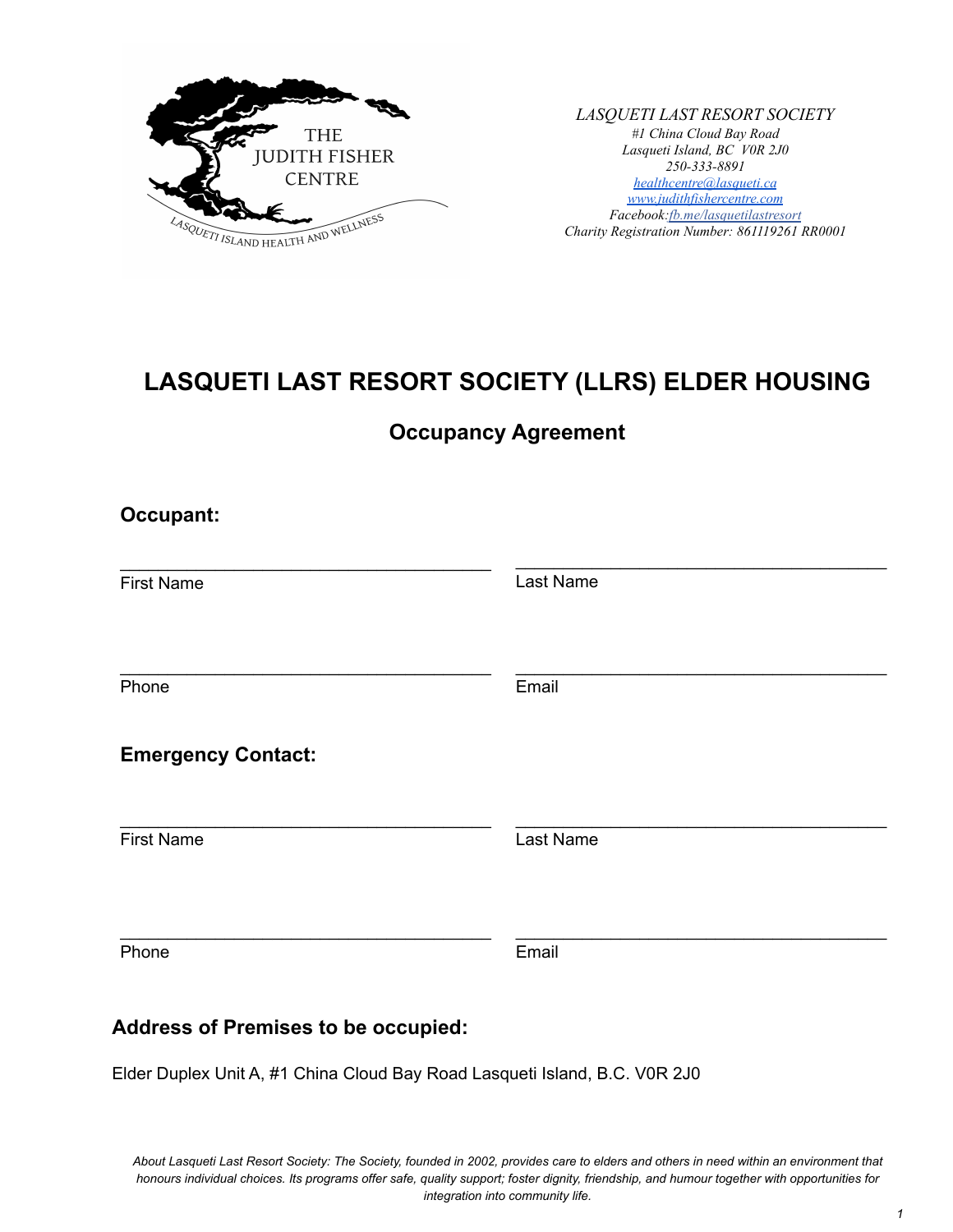This occupancy agreement relating to these Premises is for one year, beginning on \_\_\_\_\_\_\_\_\_\_\_\_\_ and ending on  $\Box$ , at which time it will be reviewed and renewed if all of the requisites are met and agreed upon. The annual review will include an independent living capability assessment by the LLRS nurse or a physician.

The occupant shall pay a **monthly occupancy fee of \$750.00** to the LLRS on the first day of each month. If occupancy begins during a month, the occupancy fee for that month will be prorated from the date of occupancy.

If at any point the occupant or LLRS wishes to terminate this agreement, a minimum of **30 days notice** must be supplied in writing.

### **Supplied by the Lasqueti Last Resort Society (LLRS)**

- **Appliances**: the Premises is equipped with a propane stove, microwave, refrigerator/freezer, a propane powered hot water heater, and a clothes washing machine. These appliances shall be maintained by LLRS, and any Occupant should report malfunctions to LLRS Housing Liaison. Occupants will be notified of contact information for Housing Liaison, who shall be a designated member of the LLRS Board of Directors. As of this printing, Housing Liaison is **Marilyn Darwin (250-333-8852).**
- **Electricity** is supplied; however, consumption is limited to 5 kWh per day. The LLRS reserves the right to charge the occupant for consumption over that amount, and also to limit the supply of electricity to 5 kWh per day. High-voltage appliances such as electric space-heaters, hair-dryers, or clothes dryers are not permitted.
- **Centralized heating** is supplied via hot-water radiators to an indoor temperature of 18C. During the main heating season (approximately November through April, depending on outdoor temperatures) all costs associated with heating are borne by LLRS. When the wood-fired boiler is out of service (approximately May through October), heat will be available via a propane system. The cost of propane shall be paid by the occupant.
- **Water and septic** are provided and maintained by LLRS. Domestic water is UV filtered, but is not guaranteed by LLRS to be potable, as our water system remains on a **Boil Water Advisory**. Occupants may enjoy normal domestic water use as needed, however extraordinary use such as filling of large tanks, reckless waste of water, or providing quantities of water to non-occupants is not permitted, to avoid strain on the water system.
- **A propane tank** is supplied with the Premises and is full at the time of occupancy. The occupant is responsible for refilling the tank and for leaving the tank full when vacating the premises.
- **Landscaping and groundskeeping** are provided by LLRS maintenance and volunteers. Occupants may, at their own expense, grow vegetables or ornamental plants in containers on the patio area immediately abutting their unit, provided safe access is not impeded. All other landscaping is the scope and responsibility of the LLRS.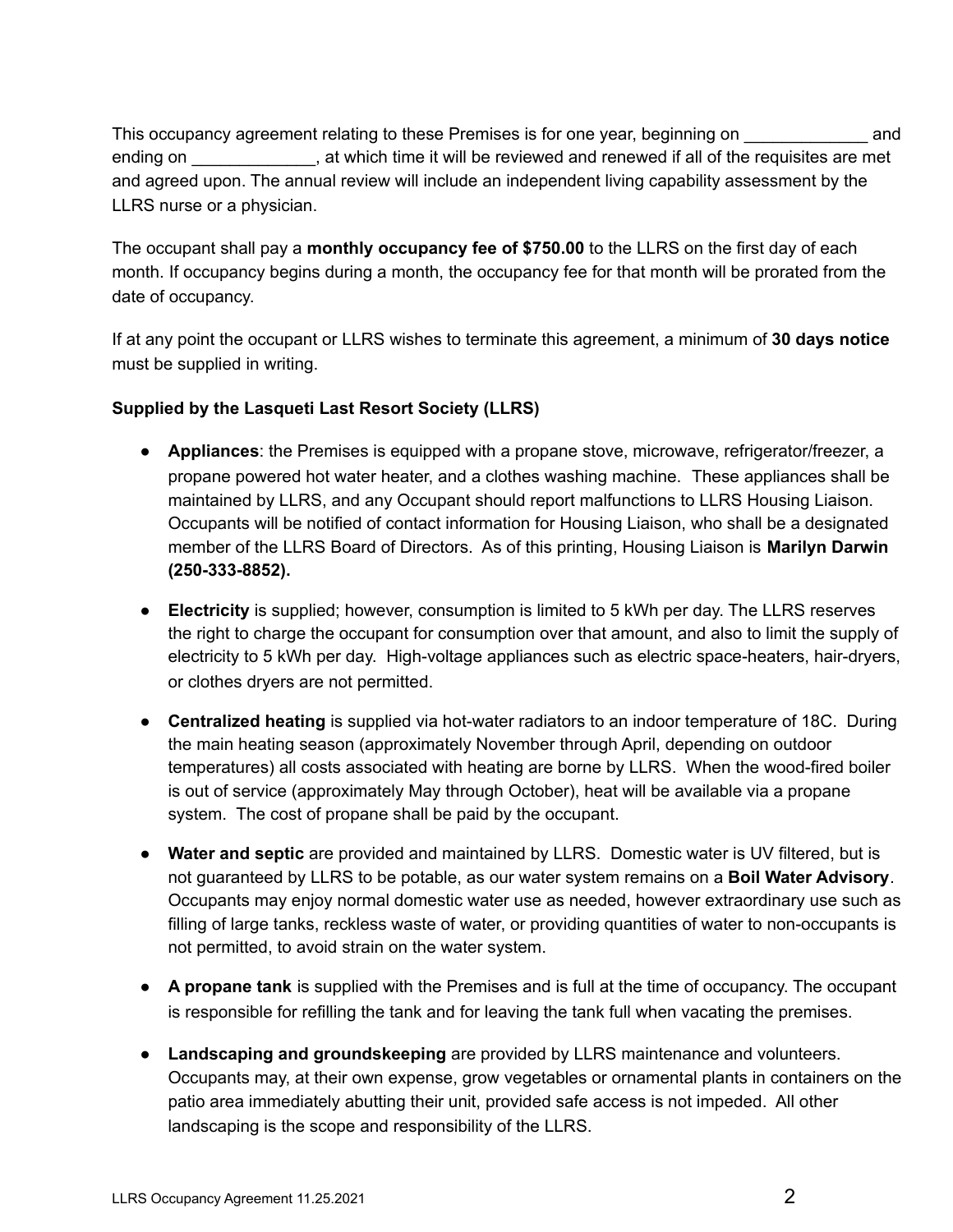### **Terms and Conditions for Occupancy**

**1)** This unit has a maximum occupancy of TWO persons.

**2)** No person(s) other than the signatory(ies) of this document shall reside at the Premises. Subletting or assigning the Premises is not permitted.

**3)** Occupant(s) must reside on Lasqueti Island for a minimum of eight months annually, receive their mail here, and have been residing here for a minimum of two years at time of application.

**4)** The Premises are intended for independent living residential use only. Occupants must be able to maintain their personal health and well-being in the self-contained living unit, and must be able to fulfill occupancy obligations including paying fees, caring for the Premises, and maintaining civil and appropriate relations with neighbours. Occupants who require support to safely live independently must be able to demonstrate that the required supports are available and have been engaged within the community (for example, home care workers).

The LLRS is not able to provide assisted care and reserves the right to ask the occupant to vacate the premises if they are no longer able to care for themselves independently, in the assessment of a healthcare provider.

**5)** Occupants may only keep **pets subject to prior approval** by the LLRS Board of Directors. Please see attached Pet Policy for details.

**6)** Respecting all occupants' right to peace and quiet is required. Quiet time is from 9 pm to 9 am.

**7)** Occupants may not offer accommodations to guests that could put unreasonable strain on the limited water, septic or other resources, or could disturb other occupants. Overnight guest visits are limited to a total of **30 days per calendar year.** If the occupant needs to exceed this maximum, a request in writing must be made to the LLRS Board of Directors for approval.

**8)** Tents, caravans, motor homes, or temporary shelters of any kind are not allowed on LLRS property.

**9)** Parking is permitted on LLRS property in a designated space only. Occupants and their guests may only park vehicles that are registered and insured. No oversized vehicles are allowed on LLRS property, including recreational vehicles, boats, motor homes, or trailers.

**10)** The Premises are to be kept in their original state. Additions or modifications are not allowed. For example, no pet doors.

**11)** The LLRS Board of Directors must be notified (via the Housing Liaison) of any maintenance or repairs that are required in the Premises. Any damage caused by neglect or carelessness by the occupant or a guest will be repaired by the LLRS at the occupants' expense.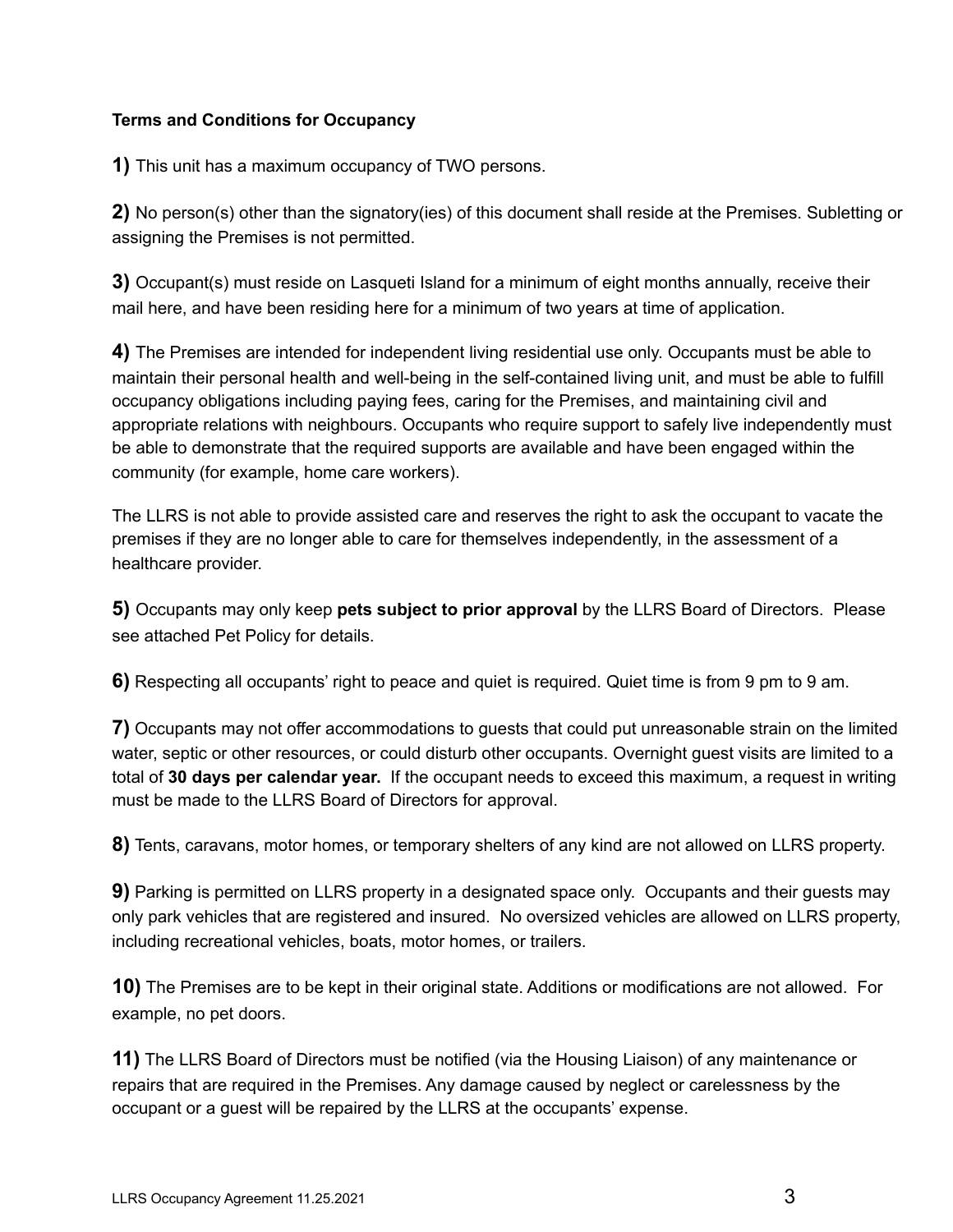### **Do not attempt any plumbing, heating, or electrical repairs. Any tampering with electrical or plumbing will compromise our insurance, and is not permitted.**

**12)** Smoke/Carbon Monoxide alarms must be kept in working order. Batteries will be changed once a year. If the alarm indicates batteries are dead, the occupant must call LLRS Housing Liaison within 24 hours for a replacement battery.

**13)** The fire extinguisher and smoke/carbon monoxide alarm cannot be moved.

**14)** Flushing medications, paints or chemicals of any sort into our fragile septic system is not permitted. Likewise, do not flush J-cloths, Kleenex, wipes, or any other similar item down the toilet or sink. These items must be disposed of with landfill-bound garbage.

**15)** Appliances must not be used for purposes other than those for which they are intended. For example: heating the Premises with the oven is not permitted, nor drying of articles on the propane stove or baseboard heaters or any other ancillary heating appliance.

**16)** No storage of flammable or toxic material is allowed anywhere on LLRS property. For example: no jerry cans of gasoline or diesel; no kerosene or other solvents; no wood finishing liquids such as linseed oil. This is to reduce fire risk.

**17)** Occupant(s) must keep clutter to a minimum inside and outside the Premises so that safety is not compromised, and the welcoming, orderly appearance of the Premises is maintained. Occupants' items are not to be stored on the exterior terraces or adjacent to the Premises. The interior must be maintained in sanitary conditions for health and safety as well as protection of the Premises.

**18)** Garbage must be sorted into current recycling categories. Occupants are responsible for disposing of recycling and garbage on a regular basis. Occupants are responsible for acquiring and maintaining an animal-proof metal trash can for landfill-bound garbage, which must be kept free of organic material. A composter will be provided for the shared use of occupants. Occupants must read and follow instructions for using this composter, which will be maintained and emptied by maintenance staff.

**19)** No fires are permitted on LLRS property. No open flames or burning material is allowed inside the buildings, including candles, incense, kerosene lamps, etc. Space heaters of any kind are not allowed. Barbecues in good working order are allowed on the patios, with certified propane tanks only.

**20)** Insurance: Occupants are strongly encouraged to carry fire and theft insurance on their contents, as the LLRS is not liable for any losses. Any loss of, or damage to, an occupant's possessions, regardless of cause, will not be covered by LLRS policies, and is the sole responsibility of the occupant.

**21)** During the last month of your occupancy, the LLRS shall be permitted to enter the Premises for the purpose of showing it to prospective occupants with **24 hours verbal notice**.

**22)** This agreement shall be reviewed on an annual basis. During the renewal period, a home visit may be conducted by the LLRS nurse to verify the continued ability of the occupant to maintain independent